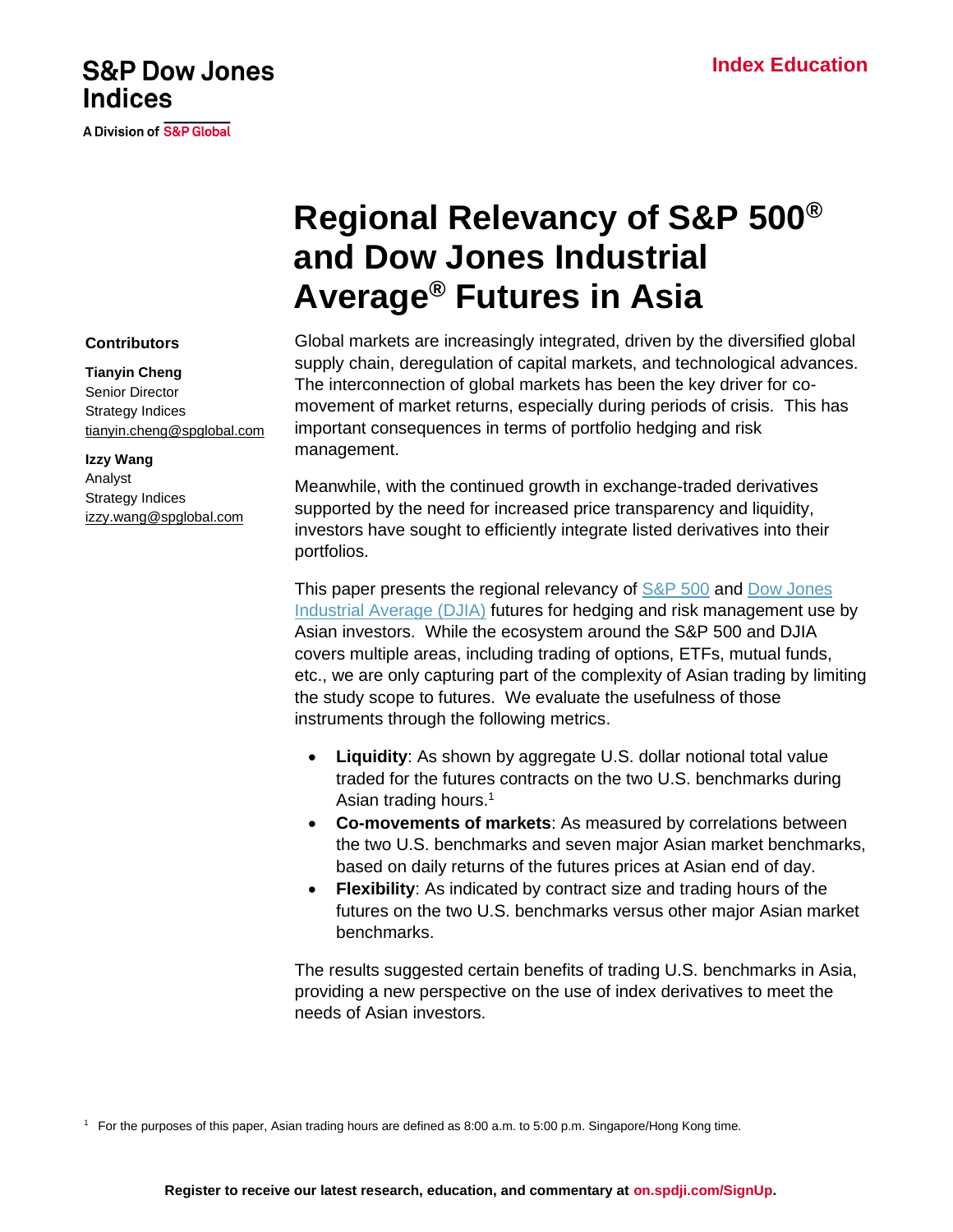*A potential advantage of having U.S. benchmark futures trade during Asian trading hours is for investors to transact in local time zones.*

*The notional value traded of the S&P 500 and DJIA during Asian trading hours represented about 6% and 11% of the average liquidity around the clock, respectively.*

## **LIQUIDITY**

#### **About USD 25.7 billion in S&P 500 and DJIA futures were traded daily<sup>2</sup> during Asian hours as of May 31, 2021.**

The key potential advantage of having U.S. benchmark futures trade during Asian trading hours is for market participants to transact in local time zones. This includes being able to react globally to major market news as it happens, hedge against geopolitical uncertainties, and adjust accordingly ahead of economic releases and announcements. To achieve these potential benefits, high liquidity and tight bid-ask spreads during Asian trading hours are key.

Exhibit 1 shows the notional average daily value traded (ADVT) of S&P 500 and DJIA futures in each calendar year from January 2011 to May 2021. Looking at front-month contracts of all sizes, the ADVT of S&P 500 futures during Asian trading hours has increased significantly at a CAGR of 13%, higher than the 8% seen globally. DJIA futures experienced an even higher CAGR of 17% for their ADVT during Asian trading hours.

In terms of their share of Asian trading hours, S&P 500 and DJIA futures steadily grew, representing an increasingly important portion of global trading. DJIA futures' share of Asian trading hours climbed from 5% in 2011 to 11% in May 2021. During the same period, S&P 500 futures' share grew from 4.7% to 6.2%. When the global pandemic hit in 2020, notional ADVT during Asian trading hours hit a record high, representing about 8% and 14% of the average liquidity around the clock for the S&P 500 and DJIA, respectively.



#### **Exhibit 1: ADVT and Share of Trading during Asian Hours**

Source: CME. Data from Jan. 1, 2011, to May 31, 2021. S&P 500 futures contracts include E-mini S&P 500 Futures and Micro E-mini S&P 500 traded on CME. DJIA futures contracts include E-mini Dow Futures and Micro E-mini Dow Futures traded on CME. Charts are provided for illustrative purposes.

 $2$  The notional daily value traded associated with each futures trade is calculated as the number of contracts traded per day times the futures settlement price per day times the contract size. The volume data covers all venues available for trading including Globex, Open Outcry, and PNT/Clearport.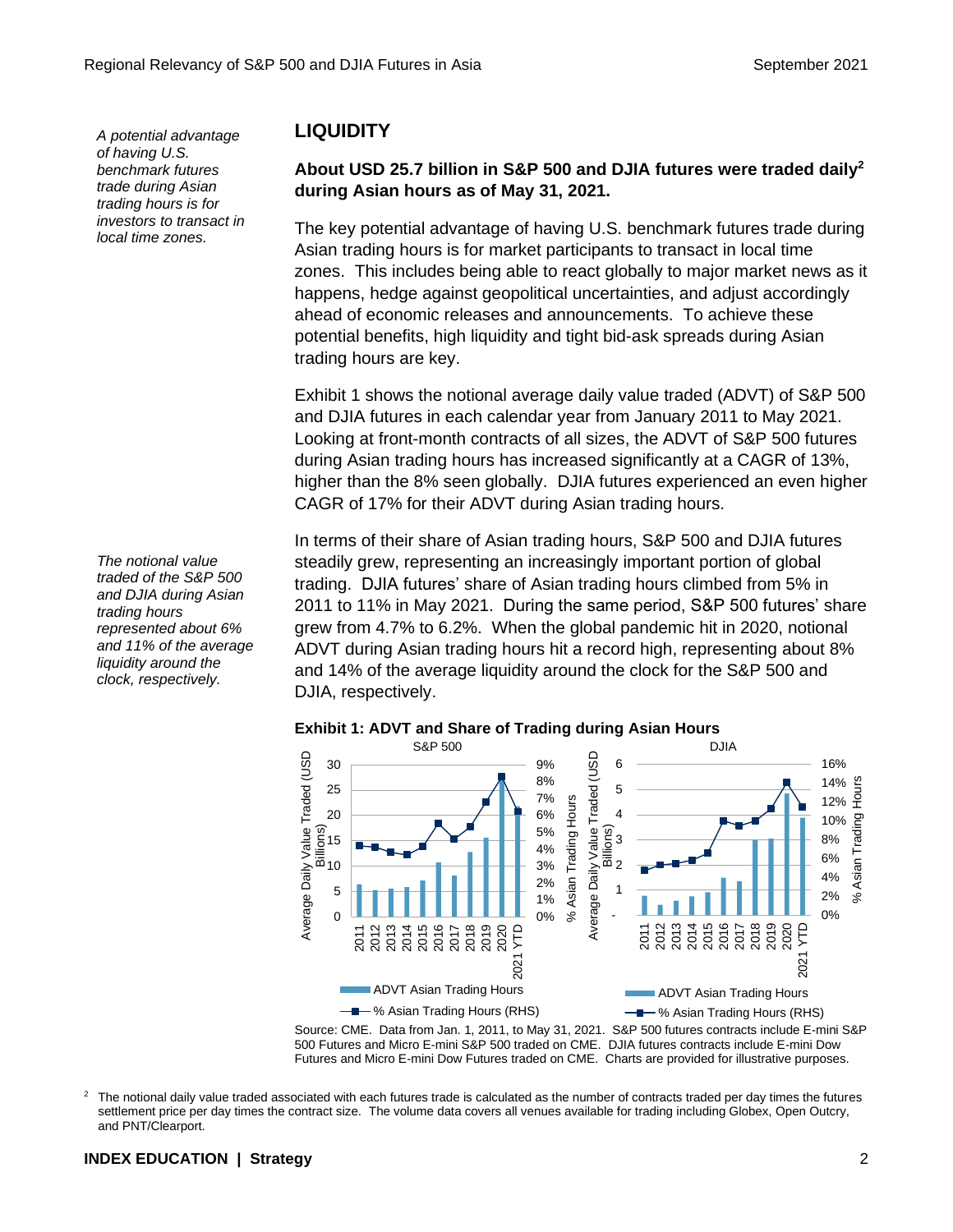*S&P 500 and DJIA futures trading is widely spread out during Asian trading hours.*

S&P 500 and DJIA futures trading is widely spread out during Asian trading hours. Exhibit 2 illustrates the average value traded during the month of May 2021 for each Asian trading hour. Together, the first two hours after the open of the European market (3:00 p.m. Singapore/Hong Kong time) and after the open of Asian markets at 8:00 a.m. attracted about 63% of trades during Asian trading hours, while the remaining five hours made up 37% of trades.



#### **Exhibit 2: Hourly Value Traded during Asian Trading Hours**

Source: CME. Data from May 1, 2021, to May 31, 2021. S&P 500 futures contract represented by Emini S&P 500 Futures traded on CME. DJIA futures contract represented by E-mini Dow Futures traded on CME. Charts are provided for illustrative purposes.

#### **About 63 days per year, on average, S&P 500 and DJIA futures maximum price movement in Asian hours exceeded 1% from 2018 to May 2021.**

Maximum price movement is another indicator of market activity. Large moves in futures prices allow strategies to be executed in real time. Exhibit 3 shows the distribution of maximum price movement as a percentage of previous day settlement from Jan. 1, 2018, to May 31, 2021. On average, there were about 63 days out of 252 trading days per year when the maximum price movement for S&P 500 and DJIA futures exceeded 1%.



**Exhibit 3: Distribution of S&P 500 and DJIA Maximum Price Movement as a Percentage of Previous Day Settlement**

Source: CME. Data from Jan. 1, 2018, to May 31, 2021. S&P 500 futures contract represented by Emini S&P 500 Futures traded on CME. DJIA futures contract represented by E-mini Dow Futures traded on CME. Chart is provided for illustrative purposes.

*Together, the first two hours after the open of the European and Asian markets attracted about 63% of trades during Asian trading hours…*

*…while the remaining five hours made up 37% of trades.*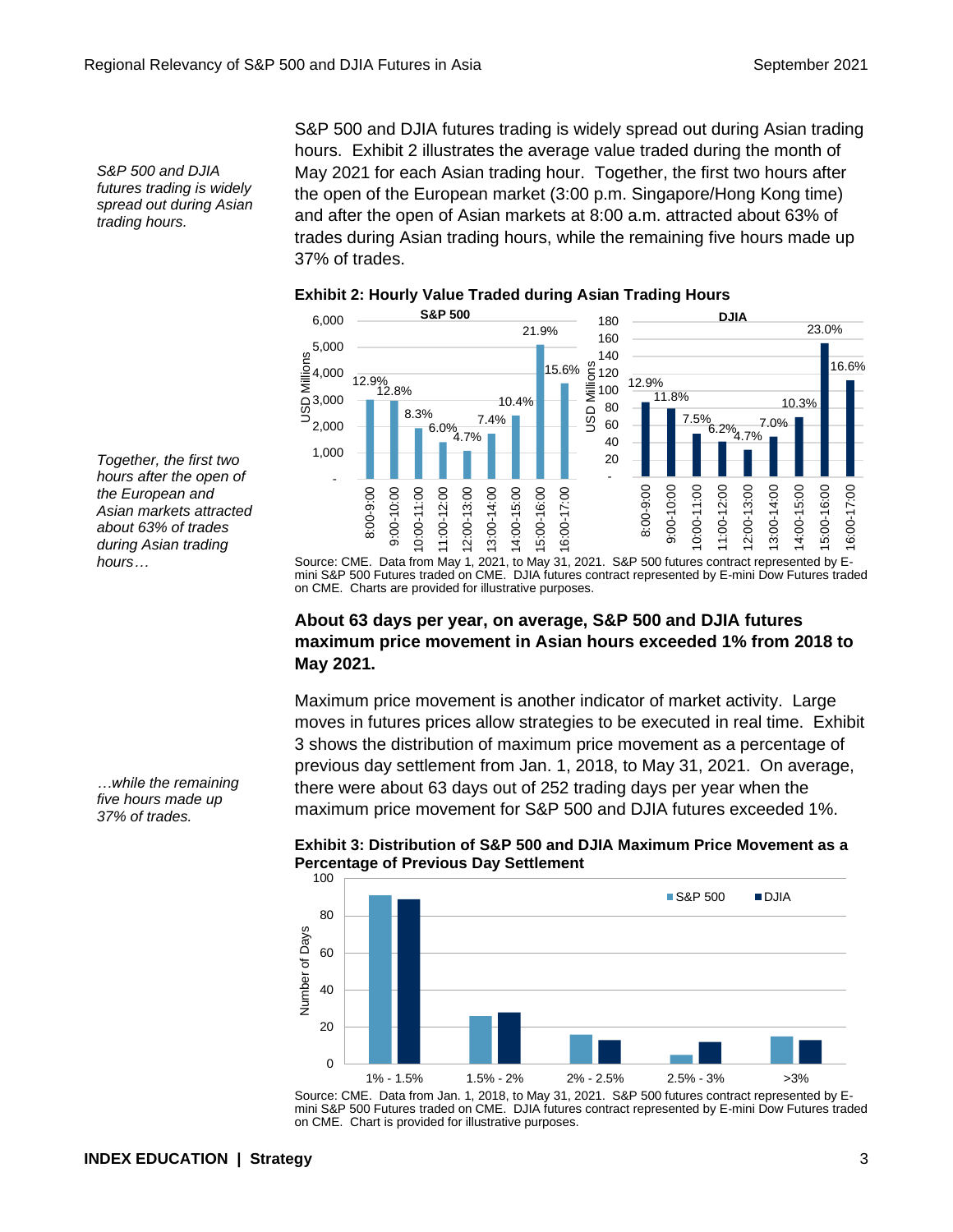In volatile times, maximum movement during Asian hours could increase significantly. During the COVID-19 sell-off (Feb. 1-March 31, 2020), the maximum movement of S&P 500 futures exceeded 1% 24 times during the 40 trading days, which is comparable to 29 times during U.S. trading hours<sup>3</sup> (see Exhibit 4).

**Exhibit 4: Distribution of S&P 500 Maximum Movement as a Percentage of Previous Day Settlement during COVID-19 Sell-off**



Source: CME. Data from Feb. 1, 2020, to March 31, 2020. S&P 500 futures contract represented by Emini S&P 500 Futures traded on CME. Chart is provided for illustrative purposes.

# **CO-MOVEMENTS OF MARKETS**

#### **Correlations between U.S. and Asian markets tend to be as high as intraregional correlations in Asia, and they tend to increase during periods of high volatility.**

The U.S. influence on global financial markets has been well documented (Kose et al. 2017). However, the use of close-to-close returns underestimates return correlations between the U.S. and Asian markets due to different trading hours (Martens and Poon, 2001). With futures on the S&P 500 and DJIA trading almost 24 hours a day, price discovery on these instruments can instantaneously reflect market information.

Exhibit 5 illustrates the correlation from September 2018 to May 2021 between the S&P 500, DJIA, and seven major Asian market benchmarks, based on daily returns of the select futures prices and index levels<sup>4</sup> in U.S. dollars both at local settlement and Asian end of day (5:00 p.m. Singapore/Hong Kong time). 5

There are four points to note. First, correlations between U.S. and Asian market benchmarks were meaningfully high—generally above 0.5—based

*Despite U.S. influence on global markets being well documented…*

*…correlation between U.S. and Asian markets may be underestimated when calculated based on local market end-ofday prices, as one market is always behind the other.*

*Based on Asian end-ofday futures prices, these correlations were meaningfully high, while that was not the case based on each market's local settlement prices.*

<sup>&</sup>lt;sup>3</sup> For the purposes of this paper, U.S. trading hours are defined as 9:00 p.m. to 5:00 a.m. HKT.

<sup>4</sup> E-mini S&P 500 Futures and E-mini Dow Futures listed on CME were used for correlation calculation. Index levels were used for all the Asian market benchmarks.

<sup>5</sup> A one-minute volume-weighted average price (VWAP) from 4:59 p.m. to 5:00 p.m. Singapore/Hong Kong time is used. In some rare cases where one-minute VWAP was not available, the last five-minute or fifteen-minute VWAP leading up to 5:00pm Singapore/Hong Kong time was used.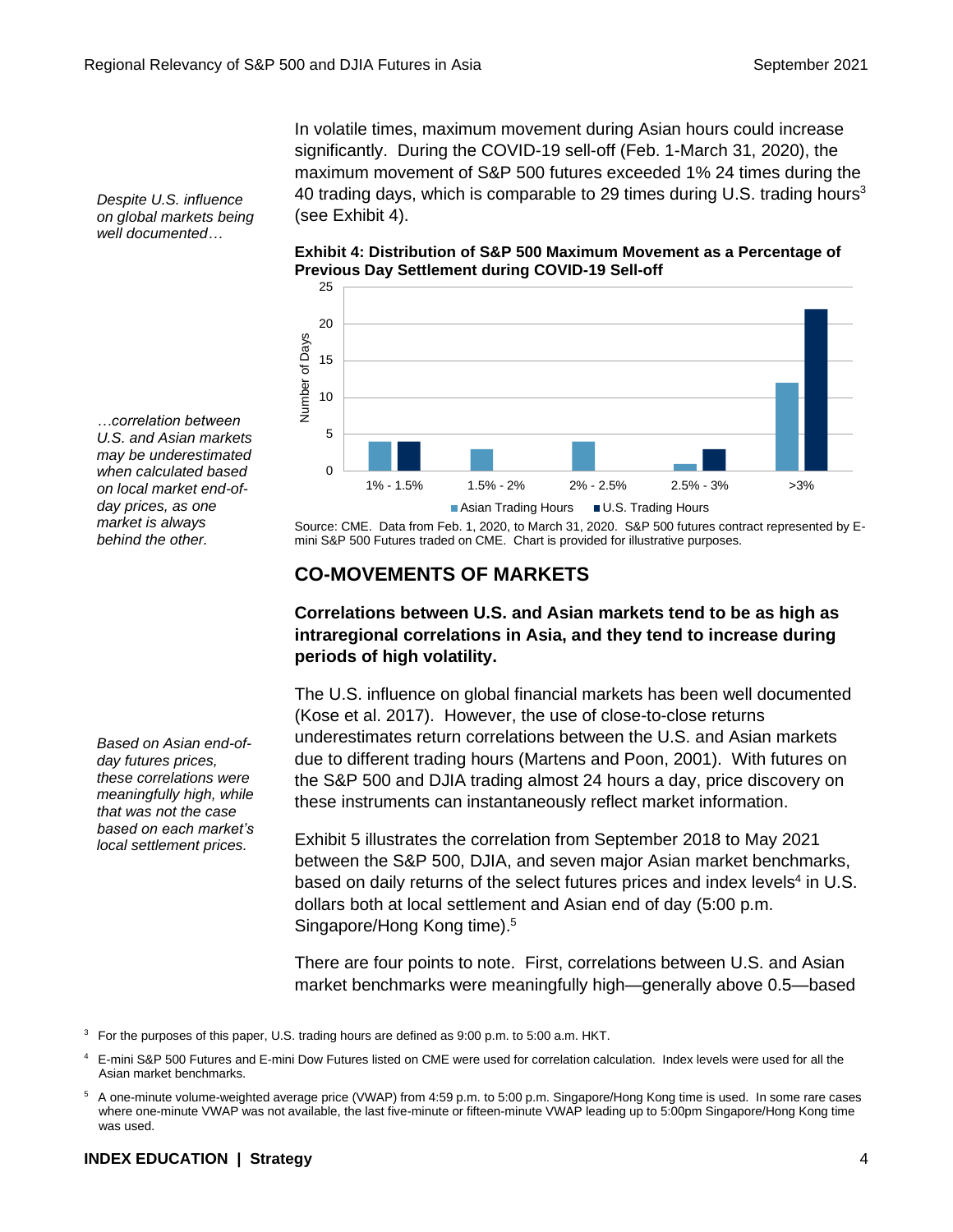on Asian end-of-day futures prices, while that was not the case when the calculation was based on each market's local end-of-day settlement prices.

Second, among the four Asian markets, Japan was most closely correlated to the U.S. market, followed by Korea and Hong Kong; while mainland China was the least, with a below 0.5 average correlation.





Source: CME, FactSet. Data from Sept. 18, 2018, to May 31, 2021. Correlation is calculated based on daily return in USD. Past performance is no guarantee of future results. Charts are provided for illustrative purposes.

Third, compared with the intraregional correlation within Asia, the interregional correlation between the U.S. and Asian markets was at about the same level (see Exhibit 6).

| <b>Exhibit 6: Pairwise Correlation Based on Asian End of Day</b> |            |             |                      |              |                     |                            |              |                                    |                   |
|------------------------------------------------------------------|------------|-------------|----------------------|--------------|---------------------|----------------------------|--------------|------------------------------------|-------------------|
| <b>INDEX</b>                                                     | S&P<br>500 | <b>DJIA</b> | <b>NIKKEI</b><br>225 | <b>TOPIX</b> | <b>KOSPI</b><br>200 | <b>HANG</b><br><b>SENG</b> | <b>HSCEI</b> | <b>FTSE</b><br><b>CHINA</b><br>A50 | <b>CSI</b><br>300 |
| <b>S&amp;P 500</b>                                               | 1.00       | 0.98        | 0.81                 | 0.77         | 0.71                | 0.69                       | 0.68         | 0.55                               | 0.47              |
| <b>DJIA</b>                                                      | 0.97       | 1.00        | 0.79                 | 0.74         | 0.71                | 0.66                       | 0.66         | 0.52                               | 0.45              |
| <b>NIKKEI 225</b>                                                | 0.69       | 0.79        | 1.00                 | 0.95         | 0.75                | 0.68                       | 0.68         | 0.56                               | 0.51              |
| <b>TOPIX</b>                                                     | 0.64       | 0.74        | 0.95                 | 1.00         | 0.65                | 0.61                       | 0.61         | 0.51                               | 0.47              |
| <b>KOSPI 200</b>                                                 | 0.64       | 0.71        | 0.75                 | 0.65         | 1.00                | 0.79                       | 0.80         | 0.60                               | 0.54              |
| <b>HANG</b><br><b>SENG</b>                                       | 0.61       | 0.66        | 0.68                 | 0.61         | 0.79                | 1.00                       | 0.97         | 0.77                               | 0.67              |
| <b>HSCEI</b>                                                     | 0.61       | 0.66        | 0.68                 | 0.61         | 0.80                | 0.97                       | 1.00         | 0.82                               | 0.72              |
| <b>FTSE</b><br><b>CHINA A50</b>                                  | 0.55       | 0.52        | 0.56                 | 0.51         | 0.60                | 0.77                       | 0.82         | 1.00                               | 0.89              |
| <b>CSI 300</b>                                                   | 0.45       | 0.45        | 0.51                 | 0.47         | 0.54                | 0.67                       | 0.72         | 0.89                               | 1.00              |

Source: CME, FactSet. Data from Sept. 18, 2018, to May 31, 2021. Past performance is no guarantee

*Among the Asian markets, Japan was most closely correlated to the U.S., followed by Korea and Hong Kong, while mainland China was the least.*

*Intraregional correlation within Asia and interregional correlation between the U.S. and Asian markets were at about the same level.*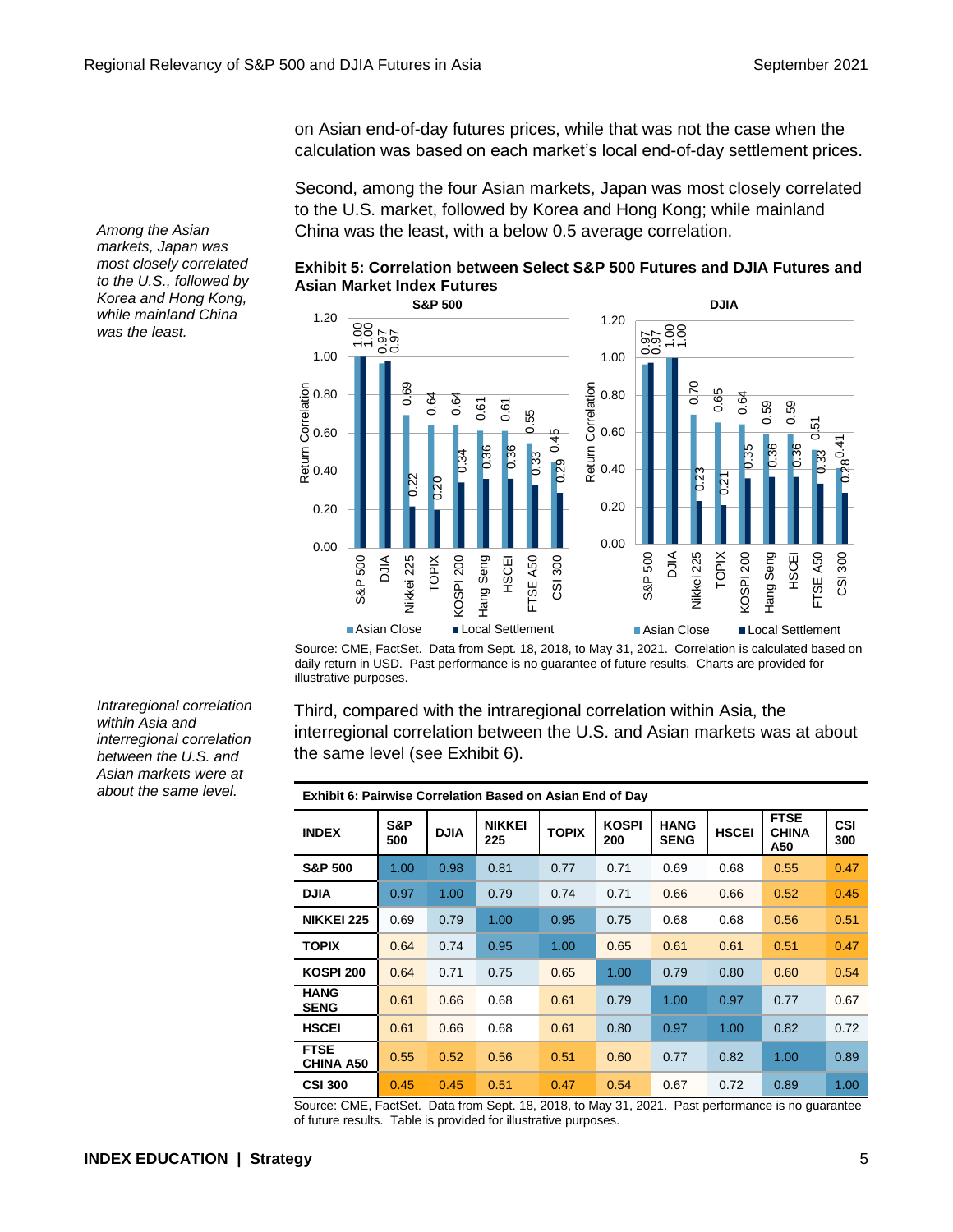*Correlations between markets tended to increase during periods of high market volatility.*

*Such changes in correlations imply that the S&P 500 or DJIA can potentially be an instrument for market participants to hedge exposure against major market events.*

*The S&P 500, DJIA, Nikkei 225, and TOPIX had the longest trading hour coverage, from 6 a.m. to 5 a.m. Singapore/ Hong Kong Time.*

Fourth, correlations between markets tended to increase during periods of high market volatility. In response to three events that happened from September 2018 to May 2021, there was a clear increase in correlation between the S&P 500 and key Asian index futures prices (see Exhibit 7). The recent decrease in correlation was a result of the differing postpandemic economic situations worldwide.

#### **Exhibit 7: Rolling 30-Day Return Correlation between Select S&P 500 Futures and Asian Market Index Futures**



Source: CME, FactSet. Data from Sept. 18, 2018, to May 31, 2021. Past performance is no guarantee of future results. Chart is provided for illustrative purposes.

Such changes in correlations imply that the S&P 500 or DJIA can potentially be an instrument for market participants to hedge exposure to multiple Asian stock markets against major market events, in and out of Asian time zones.

### **FLEXIBILITY**

#### **Nearly 24-hour trading and a wide variety of contract sizes allow for precise exposure adjustment at any time.**

Among all the indices compared here, the S&P 500, DJIA, Nikkei 225, and TOPIX had the longest trading hour coverage, from 6:00 a.m. to 5:00 a.m. Singapore/Hong Kong Time (see Exhibit 8).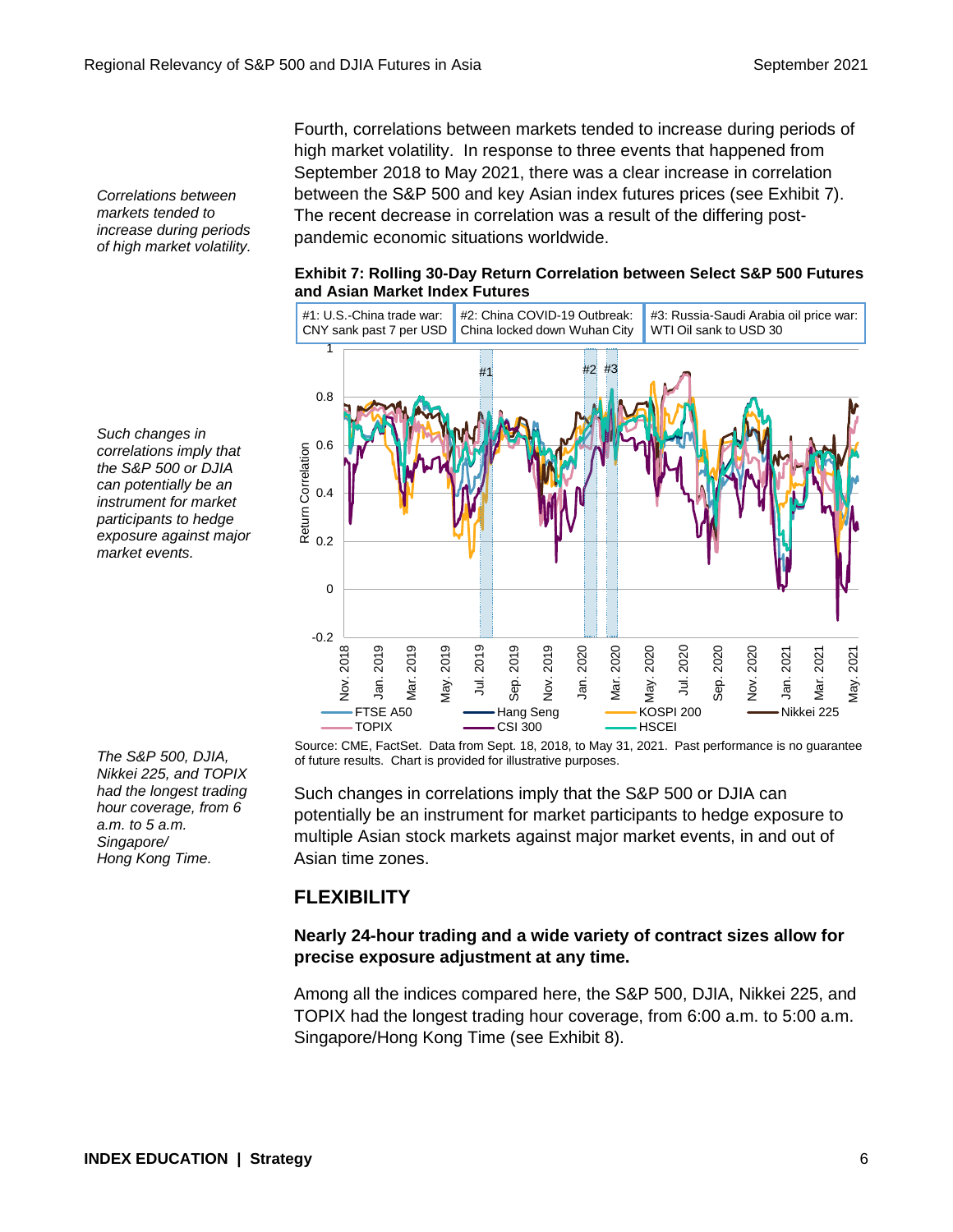

**Exhibit 8: Trading Hour Coverage (Singapore/Hong Kong Time)**

Source: CME, JPX, KRX, EUREX, HKFE, SGX, CFFEX. In case of index futures traded at multiple exchanges, the union of all trading hours is used. Chart is provided for illustrative purposes.

Exhibit 9 illustrates the distribution of available contract values. <sup>6</sup> S&P 500 futures offer a wide variety of contract sizes at USD 250,<sup>7</sup> USD 50, and USD 5, which could help market participants to precisely scale index exposure up or down.

#### **Exhibit 9: Contract Values**



Source: CME, JPX, KRX, HKFE, SGX, and CFFEX. Data as of May 31, 2021. Chart is provided for illustrative purposes.

Derivatives linked to the S&P 500 and DJIA form one of the world's most liquid ecosystems.<sup>8</sup> It covers trading nearly 24 hours a day, provides a wide variety of contract sizes, and shows deep liquidity during and outside of Asian trading hours.

Notably, when returns were measured in a common time period, futures on U.S. benchmarks had meaningful correlation with Asian benchmarks. Because correlation tends to decline during bull markets and increase during bear markets (Ang and Bekaert, 2002), market participants in Asia can potentially hedge and manage risk effectively using a single liquid U.S. index derivative instrument during bear markets.

<sup>6</sup> Index equivalent contract value is calculated as contract size times index level as of May 31, 2021.

- <sup>7</sup> S&P 500 Futures (SP) will be delisted following the expiration of the September 2021 contracts on Sept. 17, 2021.
- 8 For more information, see Bennett, C., C. Lazzara, and S. Issifu, ["A Window on Index Liquidity,](https://spglobal.com/spdji/en/research/article/a-window-on-index-liquidity-volumes-linked-to-sp-dji-indices/?utm_source=pdf_education)" S&P Dow Jones Indices, August 2019.

*Derivatives linked to the S&P 500 and DJIA form one of the world's most liquid ecosystems…*

*…covering nearly 24 hour trading, providing a wide variety of contract sizes, and showing deep liquidity during and outside of Asian trading hours.*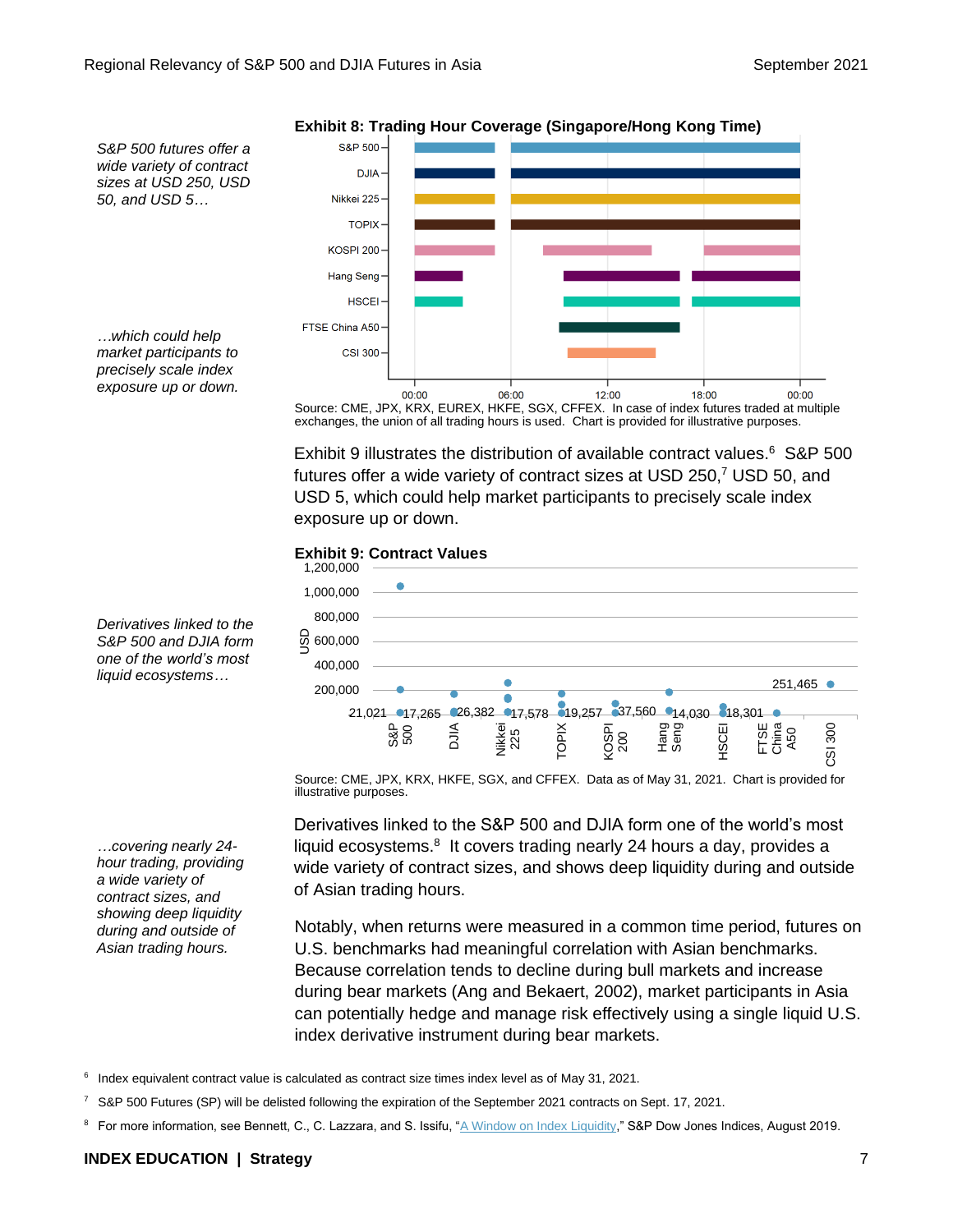# **WORKS CITED**

- Ang, A. and G. Bekaert. 2002. "International Asset Allocation with Regime Shifts," *The Review of Financial Studies*, Volume 15, Issue 4, Pages 1137-1187.
- Kose, M. A., C. Lakatos, F. Ohnsorge, and M. Stocker. 2017. "The Global Role of the U.S. Economy: Linkages, Policies and Spillovers." *Policy Research Working Paper,* No. 7962. [https://openknowledge.worldbank.org/bitstream/handle/10986/26021/WPS7962.pdf?sequence=](https://openknowledge.worldbank.org/bitstream/handle/10986/26021/WPS7962.pdf?sequence=1&isAllowed=y) [1&isAllowed=y.](https://openknowledge.worldbank.org/bitstream/handle/10986/26021/WPS7962.pdf?sequence=1&isAllowed=y)
- Martens, M., and S. Poon. 2001. "Returns synchronization and daily correlation dynamics between international stock markets," *Journal of Banking & Finance*, Volume 25, Issue 10, Pages 1805- 1827.